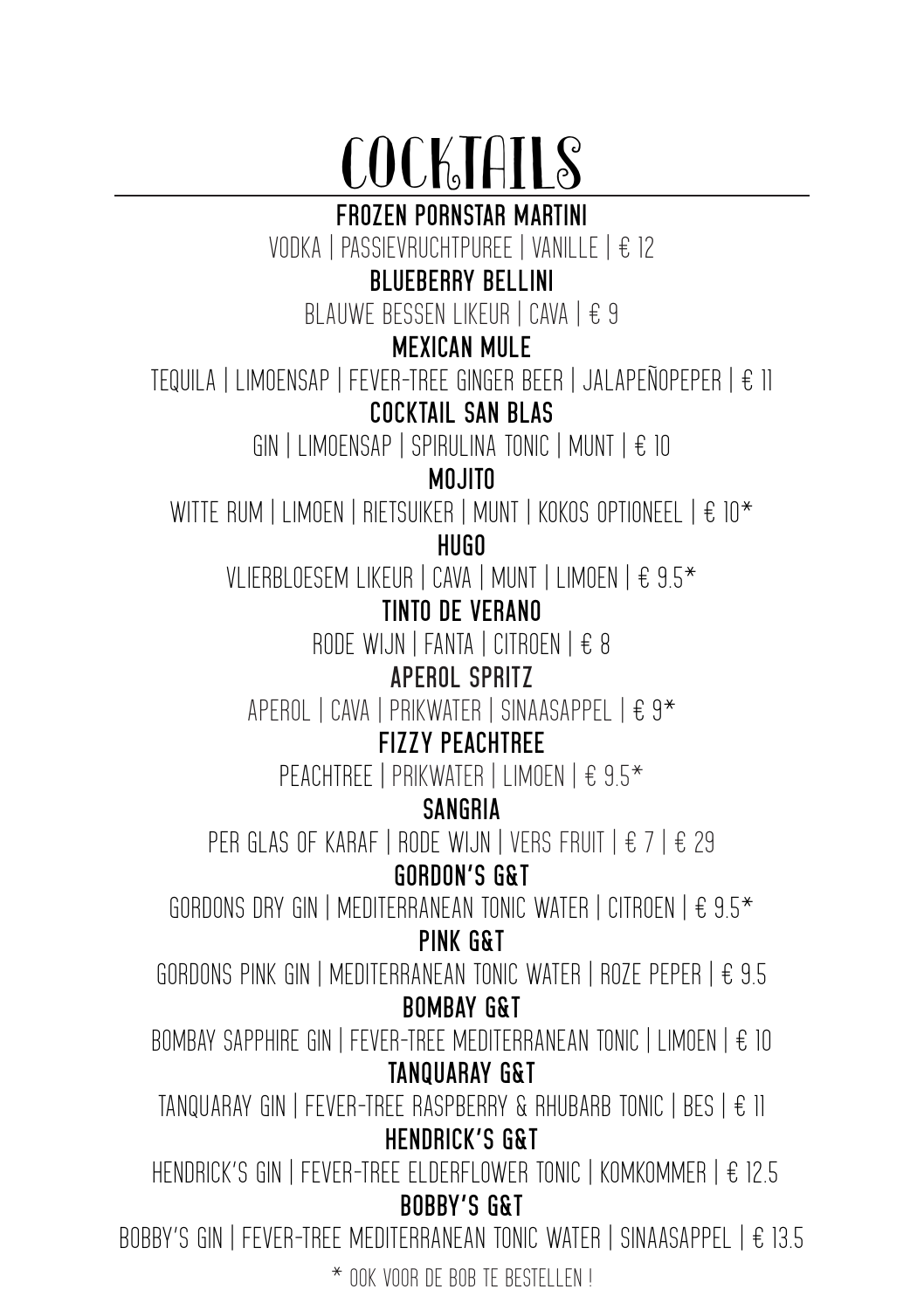# WIJN

### **MOUSSEREND**

MAS FI CAVA BRUT (WIT)  $\vert \epsilon \epsilon \vert \epsilon$  30 MAS FI CAVA BRUT (ROSÉ)  $\vert \pm 6 \vert \pm 30 \vert$ MOUTARDIER CARTE D'OR BRUT | € 65

#### **WIT**

*SPANJE* AIRÉN | LA MANCHA | € 5 | € 25 VERDEJO | CASTILLA Y LEÓN | € 5.5 | € 27.5 ALBARINO | RIAS BAIXAS | € 34 *FRANKRI.IK* CHARDONNAY | LANGUEDOC  $\left| \right.$   $\in$  5.5  $\left| \right.$   $\in$  27.5 SAUVIGNON - COLOMBAR | SUD-OUEST  $\parallel \text{\large $\epsilon$}$  5.5  $\parallel \text{\large $\epsilon$}$  27.5 *DUITSLAND* GRÜNER SILVANER | RHEINHESSEN | € 7.5 | € 37.5 MULLER THURGAU | RHEINESSEN | ZOET | € 5 | € 25 *NIEUW-ZEELAND* SAUVIGNON BLANC | MARLBOROUGH | € 7.5 | € 37.5 *USA* CHARDONNAY | CALIFORNIE | € 42.5

#### **ROSE**

PINOT GRIGIO | BANAT | € 5 | € 25 GRENACHE | LANGUEDOC | € 6 | € 30 ROSE 0.0% | 23.5

## **ROOD**

*SPANJE*  MERLOT - TEMPRANILLO - SYRAH | LA MANCHA | € 5 | € 25 TEMPRANILLO | VALENCIA | € 5.5 | € 27.5 *ARGENTINIE*  MALBEC | MENDOZA | € 7 | € 35 *DUITSLAND* SPATBURGUNDER | RHEINESSEN | € 8 | € 42.5 *ITALIE* CORVINA | VERONESE | VENETO | € 39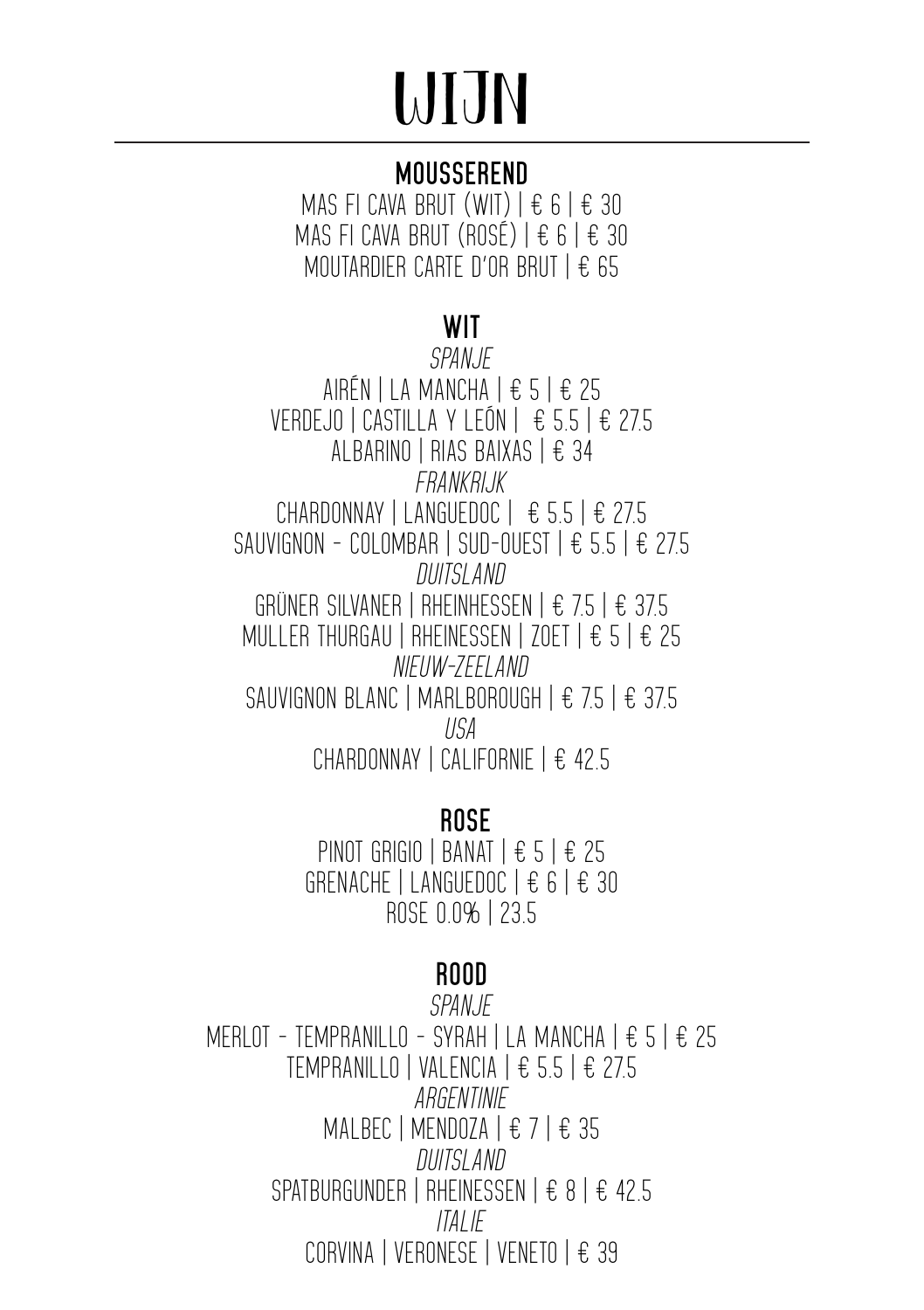## BIER<sub>s</sub>

#### **PILSENER**

HEINEKEN - 5%  $E$  4 LOWLANDER COOL FARTH | GLUTENVRIJ - 5.5% | € 6.5 VEDETT | EXTRA PILSENER - 5.2% | € 5.5 SOL - 4.5% | € 5.5 BROUWERLJ 'T LJ | BIRI - 47% | € 6 DESPERADOS - 5.9% | € 5.5

#### **IPA**

BROUWERLJ 'T IJ | IPA - 7%  $E$  6.5 LAGUNITAS | IPA - 6.2%  $E$  6 BREUGEM | BOKS | DIPA - 6.2% |  $\epsilon$  7

#### **WIT** | **WEIZEN**

BRAND | WEIZEN - 5.1%  $E$  5 BROUWERIJ 'T IJ | IJWIT - 6.5%  $E$  6 VEDETT | EXTRA WHITE | 4.7% | € 5.5

#### **FRUITIG BIER | CIDER**

AMSTEL | RADLER - 2% | € 4 LIEFMANS | FRUITBIER - 6% | € 5.5

#### **BLOND**

AFFLIGEM | BLOND - 6.8% € 5.5 LA CHOUFFE | BLOND - 8% |  $\epsilon$  6 BREUGEM | ZOENTJE | BLOND - 6.2% | € 6.5 BROUWERIJ 'T IJ | BLOND - 4.7% | € 6 DUVEL | ZWAAR BLOND -  $8.5\%$  |  $\epsilon$  6

#### **DONKER**

 $AFFLIGEM$  | DUBBEL - 6.8% | € 5.5 BROUWERIJ 'T IJ | COLUMBUS - 8% | € 6.5 BREUGEM | HANDDRUK | QUADRUPEL - 6.2% | € 7

#### **TRIPEL**

AFFLIGEM | TRIPEL - 9% |  $E$  5.5 BROUWERIJ 'T IJ | ZATTE - 8% | € 6.5

#### **0%BIER**

HEINEKEN - 0%  $\pm$  4 AMSTEL RADLER - 0% | € 4 BRAND | WEIZEN - 0% | € 5 DESPERADOS - 0% | € 5.5 LOWLANDER | ORGANIC BLONDE ALE - 0.3% | € 5 BROUWERIJ 'T IJ | VRIJWIT -  $0.5\%$  | € 6 BROUWERIJ 'T IJ | FREE IPA -  $0.5\%$  | € 6